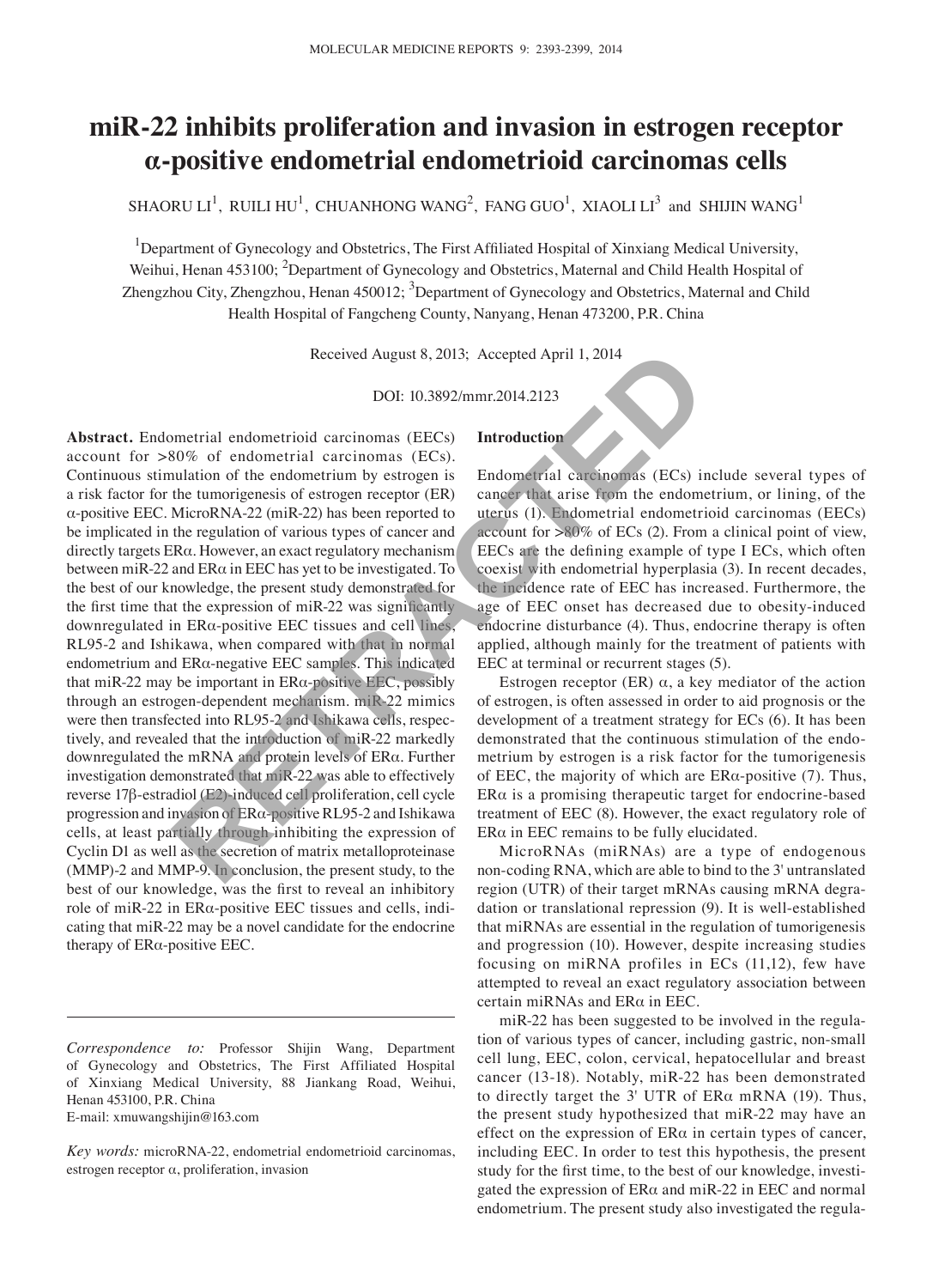tory effects of ERα and miR-22 on EEC cell proliferation, cell cycle progression and invasion *in vitro*, as well as the underlying molecular mechanisms, which may aid the development of endocrine-based therapies for EEC.

## **Materials and methods**

*Reagents and materials.* High‑glucose Dulbecco's modified Eagle's medium (H-DMEM) was purchased from Gibco Laboratories (Grand Island, NY, USA). Fetal bovine serum (FBS), bovine serum albumin (BSA), TRIzol, TaqMan qRT-PCR miRNA assay kit, RT-PCR kit, Lipofectamine 2000, miR-22 mimics and an miR-22 inhibitor were purchased from Thermo Fisher Scientific (Waltham, MA, USA). MTT was purchased from Sigma (St. Louis, MO, USA). SYBR-Green qPCR mix was purchased from Toyobo (Osaka, Japan). Mouse anti-ERα monoclonal antibody, mouse anti-GAPDH monoclonal antibody, rabbit anti-mouse secondary antibody and 17β-estradiol (E2) were purchased from Abcam (Cambridge, UK). Propidium iodide (PI) was purchased from Roche Molecular Biochemicals (Indianapolis, IN, USA). A 24-well transwell chamber was obtained from Corning Inc. (Corning, NY, USA). Matrigel was obtained from BD Biosciences (Franklin Lakes, NJ, USA) and matrix metalloproteinase (MMP)-2 and MMP-9 ELISA kits were purchased from R&D Systems (Minneapolis, MN, USA).

*Tissue specimen collection.* The present study was approved by the Ethics Committee of Xinxiang Medical University (Weihui, China). Informed consent was obtained from each patient. In total, 20 fresh-frozen EEC tissues were obtained from patients at the Department of Gynecology and Obstetrics, The First Affiliated Hospital of Xinxiang Medical University (Weihui, Henan, China) from May 2011 to May 2012. In addition, 20 normal endometrial tissues were obtained from patients who underwent hysterectomy to treat myoma. Prior to surgery, no patient had undergone hormone therapy, radiotherapy or chemotherapy. Following surgical removal, all samples were immediately snap-frozen in liquid nitrogen and stored at -80˚C until use. ERα expression was confirmed by immunohistochemistry.

*Cell culture.* Human endometrial cancer RL95-2 and Ishikawa cell lines were purchased from the American Type Culture Collection (ATCC, Manassas, VA, USA). Cells were cultured in H-DMEM medium containing 10% FBS at 37˚C with 5%  $CO<sub>2</sub>$ . All experiments were performed at the third passage.

*RNA extraction and quantitative polymerase chain reaction (qPCR).* Total RNA was extracted from tissues and cells using TRIzol. For the detection of miR-22 expression, RNA was synthesized to cDNA using the RT-PCR kit in accordance with the manufacturer's instructions. A TaqMan qRT-PCR miRNA assay kit was used to perform qPCR according to the manufacturer's instructions and analyzed with an ABI 7500 Sequence Detection system. U6 was used as an internal control. For detection of mRNA, qPCR analysis was performed using a SYBR-Green qRCR mix and specific primers synthesized by Sangon Biotech Co., Ltd. (Shanghai, China). The following primers were used for the amplification of ERα: ERα forward, 5'-CCCACTCAACAGCGTGTCTC-3' and reverse, 5'-CGTCGATTATCTGAATTTGGCCT-3'. GAPDH was used as an internal control. GAPDH forward, 5'-ACAACTTTGGTATCGTGGAAGG-3' and reverse, 5'-GCCATCACGCCACAGTTTC-3'. Independent experiments were repeated three times for each sample and the relative expression levels of genes were analyzed using the  $2$ <sup>- $\Delta\Delta$ C<sub>t</sub></sup> method.

*Western blot analysis.* Tissues or cells were solubilized in cold radioimmunoprecipitation assay lysis buffer [1X phosphate-buffered saline (PBS), 1% Nonidet P-40, 0.5% sodium deoxycholate and 0.1% sodium dodecyl sulfate (SDS); Beyotime Institute of Biotechnology, Shanghai, China.]. Protein (20  $\mu$ g per lane) was separated with 12% SDS-PAGE. Following that, protein was transferred onto nitrocellulose membranes, which were then blocked in 5% non-fat dried milk in PBS containing with Tween 20 for 3 h, and then incubated overnight with mouse anti-ERα monoclonal antibody (1:200) or mouse anti-GAPDH monoclonal antibody (1:400). Following washing with PBS three times (each for 5 min), the membranes were incubated with rabbit anti-mouse secondary antibody (1:20,000) for 1 h at room temperature. Then, the enhanced chemiluminescence kit (Huyu Group, Co., Shanghai, China) was used to detect the immune complexes. Following that, the membranes were scanned for the relative value of protein expression in gray scale using Image-Pro plus software 6.0 (Media Cybernetics, Inc., Rockville, MD, USA). The relative expression levels of protein were presented as the density ratio versus GAPDH. Fraction State Section (Varianal, 1943, Social and Collar State Collar State Collar State Collar State and Collar<br>
RETRACTER ACTES amonoclonal antibody, SDS (BDS); Beyotime Institute of Bic<br>
PDF monoclonal antibody, rabbi

*Transfection.* Cells were cultured to 70-80% confluence and then resuspended in serum-free H-DMEM at a concentration of 100,000 cells/ml. Six-well plates were used to inoculate with 2 ml suspension for each well and each group set five duplicate wells. miR-22 mimics (chemically synthesized mature microRNAs) or NC mimics (Thermo Fisher Scientific) of 50 pmol were diluted with 0.25 ml serum-free H-DMEM. Lipofectamine 2000 transfection reagent (50  $\mu$ l) was diluted with 2.5 ml serum-free H-DMEM. Then, the diluted Lipofectamine 2000 transfection reagent was added to the mimics dilution, mixed gently and incubated for 20 min at room temperature. The cell suspension was washed with serum-free H-DMEM two times and then added to the mixture of Lipofectamine 2000 and the mimics above, and then incubated at 37°C and 5%  $CO<sub>2</sub>$  for 6 h. Following that, the medium in each well was replaced with the normal serum-containing medium and cultured for 24 h prior to the following experiments.

*Cell proliferation assay.* For all groups, 10,000 cells per well were seeded in a 96-well plate. Following treatment with 10 nM of E2, the plates were incubated for 12, 24, 36 or 48 h at  $37^{\circ}$ C and  $5\%$  CO<sub>2</sub>. To assess cell proliferation, an MTT assay was performed according to the manufacturer's instructions. MTT reagent (50  $\mu$ l; 5 mg/ml) in PBS was added to each well and incubated for 4 h at  $37^{\circ}$ C and  $5\%$  CO<sub>2</sub>. Then, the supernatant was removed and 150  $\mu$ l of dimethylsulfoxide was added. The absorbance was detected at 570 nm with a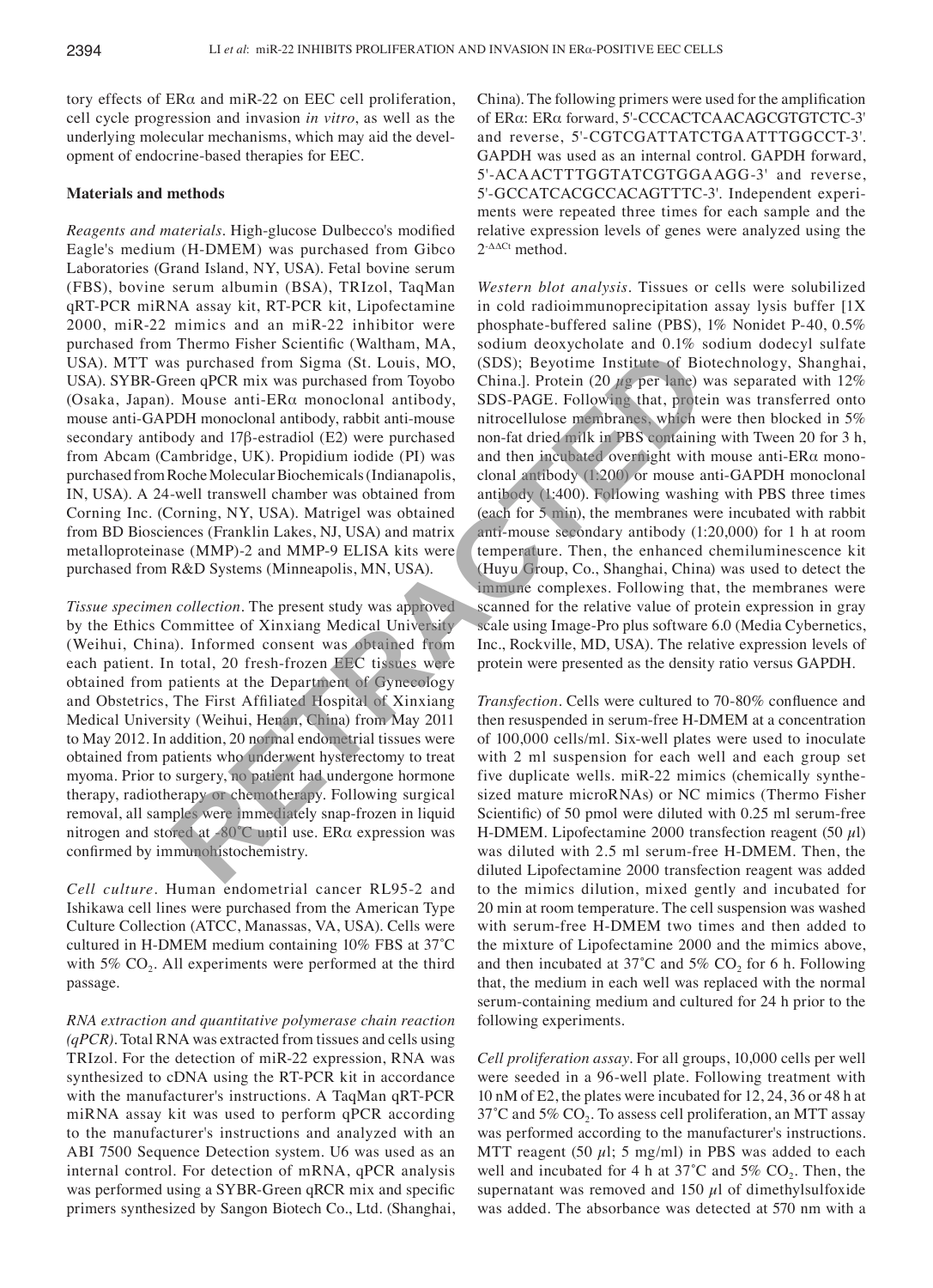

Figure 1. Expression of miR-22 was reduced in ERα-positive EEC tissues and two ERα-positive EEC cell lines. qPCR was performed to determine the relative expression of miR-22 in normal endometrium tissues, ERα negative EEC tissues, ERα-positive EEC tissues and two ERα-positive EEC cell lines, RL95-2 and Ishikawa. \*\*P<0.01 vs. Normal. ERα, estrogen receptor α; EEC, endometrial endometrioid carcinoma; miR-22, microRNA-22; qPCR, quantitative polymerase chain reaction.

Microplate Reader (Bio-Rad, Hercules, CA, USA). Each assay was performed in triplicate wells and repeated three times.

*Cell cycle progression analysis.* At 48 h following transfection, cells were harvested and fixed in 70% ethanol for 30 min. Then the cells were stained with 25  $\mu$ g/ml propidium iodide (PI) in PBS containing  $0.1\%$  BSA,  $0.05\%$  of Triton X-100 and 50  $\mu$ g/ml of RNaseA for 30 min at room temperature. Following that, the cells were analyzed by a FACScan flow cytometer (Becton-Dickinson, Franklin Lakes, NJ, USA). Experiments were performed three times in triplicate.

*Cell invasion assay.* The cell invasion assay was performed in a 24-well transwell chamber, which was pre-coated with 100  $\mu$ g Matrigel®. Cells in each group were collected and resuspended in serum-free H-DMEM at a concentration of 10,000 cells/ml, respectively. Then, 0.2 ml cell suspension was added into the upper chamber, and the bottom chamber was filled with 0.5 ml H-DMEM containing 10% FBS. Following incubation for 24 h at 37 $^{\circ}$ C and 5% CO<sub>2</sub>, a cotton bud was used to remove the cells which had not migrated through the polycarbonate membrane. Then, the cells which had moved through the polycarbonate membrane and adhered to the bottom of it were stained with trypan blue for 15 min, then images were captured (Microscope: CX21BIM-SET5; Olympus, Tokyo, Japan; Camera: DP25; Olympus) and cells were counted. Let (Bio-Rad, Hercules, CA, USA). Each assay<br>
is sion in ERa-positive and ERa-negative furtilicate wells and repeated three times.<br>
In triplicate wells and repeated three times.<br>
In the following transfection, cantly lowe

*ELISA.* Cell supernatants in each group were used to determine the secretion of MMP-2 and MMP-9 using ELISA. An MMP-2 and MMP-9 ELISA kit were used and the concentrations of MMP-2 and MMP-9 were calculated according to manufacturer's instructions. Optical density (OD) values were determined using a microplate reader (PR 3100 TSC; Bio-Rad).

*Statistical analysis.* Statistical analysis was performed using SPSS 17.0 statistical software (SPSS, Inc., Chicago, IL, USA). Data are expressed as the mean  $\pm$  standard deviation. The data were analyzed by one-way analysis of variance. P<0.05 was considered to indicate a statistically significant difference.

#### **Results**

*Expression of miR-22 is reduced in ERα-positive EEC tissues and two ERα-positive EEC cell lines.* Firstly, the miR-22 expres-

sion in ERα-positive and ERα-negative human EEC samples as well as normal endometrium tissues were determined, respectively. As shown in Fig. 1A, miR-22 levels were significantly lower in the  $ER\alpha$ -positive ECC tissues as compared with those in normal endometrium and ERα-negative EEC tissues. The miR-22 expression levels were then examined in the ERα-positive ECC lines, RL95-2 and Ishikawa. Consistent with the findings above, miR-22 expression was significantly decreased in RL95-2 and Ishikawa cells compared with that in normal endometrium tissues and ERα-negative EEC tissues (Fig. 1B). These findings suggested that miR-22 may be important in ERα-positive EEC.

*miR-22 has an inhibitory effect on ERα expression in RL95-2 and Ishikawa cells.* Since ERα has been demonstrated to be a target of miR-22, RL95-2 and Ishikawa cells were further transfected with miR-22 mimics, in order to study the association between miR-22 and  $ER\alpha$  in EEC. As shown in Fig. 2A, following transfection with the miR-22 mimics, the expression levels of miR-22 were significantly increased; however, in the control and NC groups, the levels of miR-22 were not affected, suggesting that the introduction of miR-22 into RL95-2 and Ishikawa cells was successful. The mRNA and protein expression of ERα was determined and it was revealed that following transfection of RL95-2 and Ishikawa cells with miR-22 mimics, the mRNA and protein expression levels of ERα were markedly decreased compared with those in the control and the NC groups (Fig. 2B). These findings suggested that miR-22 had an inhibitory effect on the regulation of ERα expression in ERα-positive EEC cell lines.

*miR-22 inhibits E2-induced cellular proliferation of RL95-2 and Ishikawa cells.* Since RL95-2 and Ishikawa cells have been demonstrated to be ER-dependent, E2 was used to stimulate ER-dependent cellular proliferation. As shown in Fig. 3, the cellular proliferation of RL95-2 and Ishikawa cells was significantly increased under the treatment of E2 in a time-dependent manner. However, following the introduction of miR-22 mimics, the proliferative rate of RL95-2 and Ishikawa cells was markedly decreased as compared with that in the E2 group. These findings suggested that miR-22 inhibited E2-induced proliferation of ERα-positive RL95-2 and Ishikawa cells, at least partially via suppressing  $ER\alpha$ expression.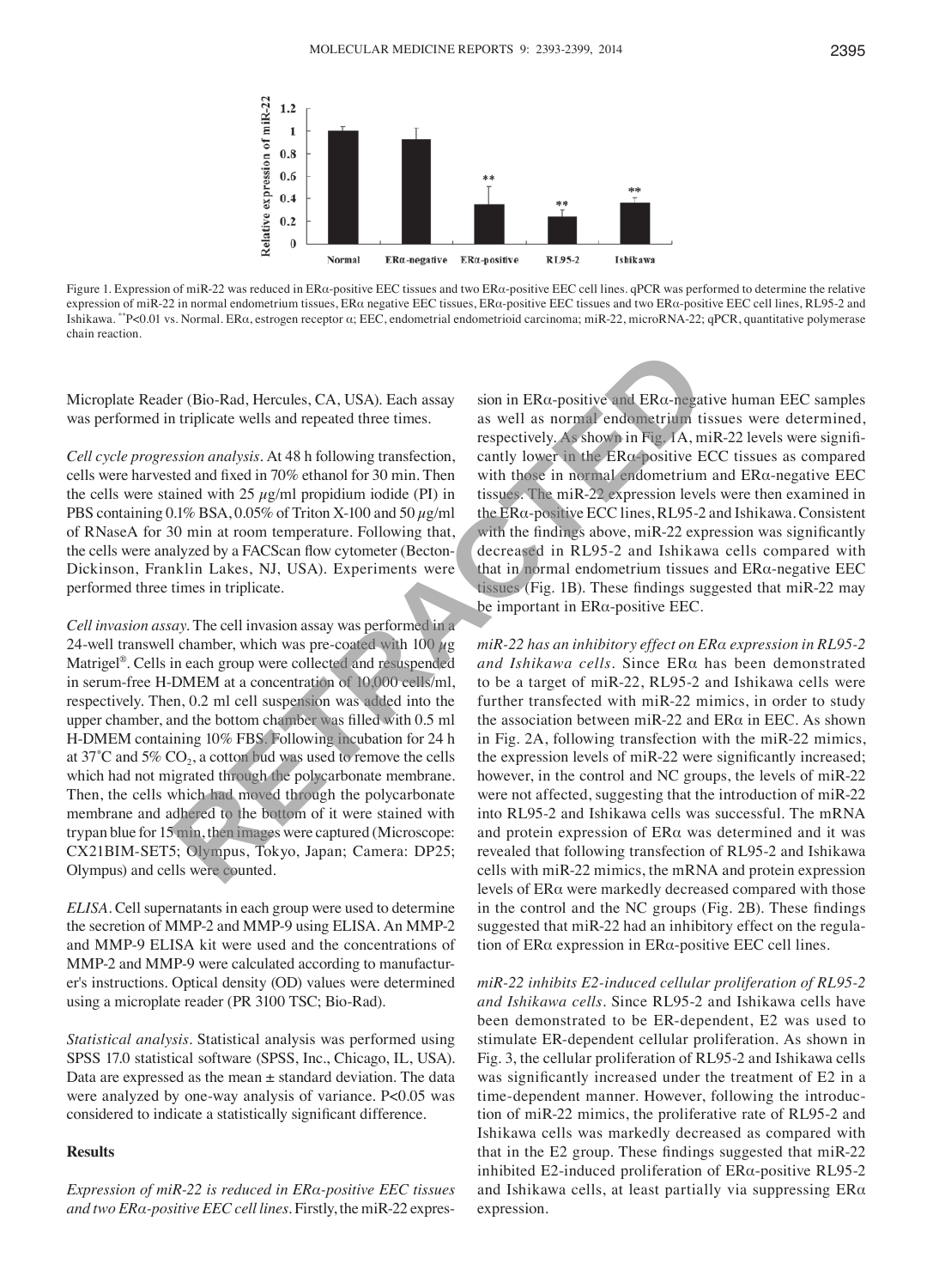

Figure 2. miR-22 inhibited ERα expression in RL95-2 and Ishikawa cells. RL95-2 and Ishikawa cells were transfected with an miR-22 mimic and NC miRNA mimic, respectively. (A) qPCR was performed to determine the relative expression of miR-22 in each group. \*\*P<0.01 vs. Control. (B) qPCR was performed to determine the relative mRNA expression of  $ER\alpha$  in each group. \*\*P<0.01 vs. Control. Western blot analysis was used to examine the protein expression of ERα in each group. GAPDH was used as an internal control. Control, cells without transfection; NC, cells transfected with NC miRNA mimic; miR-22, cells transfected with miR-22 mimic; NC, negative control; ERα, estrogen receptor α; miR-22, microRNA-22; qPCR, quantitative polymerase chain reaction.

*miR-22 inhibited E2-induced cell cycle progression in RL95-2 and Ishikawa cells.* Since ER-mediated signaling has been demonstrated to be involved in the regulation of cell cycle progression, the role of miR-22 on the regulation of E2-induced cell cycle progression was further investigated in RL95-2 and Ishikawa cells. As demonstrated in Fig. 4A, E2 significantly promoted cell cycle progression, which was demonstrated by a decrease of cells in G1 phase. However, following the introduction of miR-22 into these cells, the proportion of cells in G1 phase was significantly increased, while the proportion of cells in S phase was decreased, indicating that miR-22 arrested RL95-2 and Ishikawa cells at the G1/S checkpoint and delayed cell cycle entry into S phase. **EXAMPLE 1988**<br> **RETRACT CONDUCT CONSUMPLE 2**<br> **RETRACT CONDUCT CONDUCT CONDUCT CONDUCT**<br> **RETRACT CONDUCT CONDUCT CONDUCT CONDUCT**<br> **RETRACT CONDUCT CONDUCT CONDUCT**<br> **RETRACT CONDUCT CONDUCT CONDUCT**<br> **RETRACT CONDUCT C** 

*Cyclin D1 may be a downstream gene of ER-mediated signaling.* Notably, cyclin D1 is important in the regulation of the G1/S checkpoint. The aberrant upregulation of cyclin D1 is able to shorten G1 phase and promote cell cycle progression. By contrast, its downregulation may result in a delay of cell cycle progression into S phase. Thus, the mRNA levels of cyclin D1 in each group were examined. As shown in Fig. 4B, E2 significantly upregulated the expression of cyclin D1 in RL95-2 and Ishikawa cells, while the introduction of miR-22 significantly suppressed its expression.

In summary, the findings suggested that miR-22 had an inhibitory effect on E2-stimulated cell cycle progression, at least in part through inducing cyclin D1-mediated cell cycle arrest.

*miR-22 inhibits E2-induced cellular invasion of RL95-2 and Ishikawa cells.* It has been reported that ER-dependent signaling is important in the regulation of invasion of ER-dependent EEC



Figure 3. miR-22 inhibited E2-induced cellular proliferation of RL95-2 and Ishikawa cells. MTT was used to determine the effect of miR-22 on E2-induced proliferation of RL95-2 and Ishikawa cells. Control, cells without any treatment; E2, cells treated with 10 nM E2; E2 + NC miRNA, cells transfected with the NC miRNA mimic and treated with 10 nM E2; E2 + miR-22, cells transfected with the NC miRNA mimic and treated with 10 nM E2; NC, negative control; miR-22, microRNA-22; OD, optical density; E2, 17β-estradiol.

cells. Thus, transwell chambers precoated with Matrigel were used to study the effect of miR-22 on the invasion ability of ERα-positive RL95-2 and Ishikawa cells. As shown in Fig. 5A, E2 significantly promoted the invasion of RL95-2 and Ishikawa cells, which was effectively reversed by the introduction of miR-22. However, non-specific miRNA had no effect. These findings indicated that miR-22 inhibited E2-induced invasion of ERα-positive RL95-2 and Ishikawa cells, possibly via reducing ERα expression.

Further study was performed to examine the molecular mechanisms involved in the miR-22-induced inhibition of ER-dependent invasion of RL95-2 and Ishikawa cells. Since ER-dependent signaling has been demonstrated to regulate the mRNA and protein expression of MMP-2 and MMP-9 (20), which are key enzymes participating in cellular invasion (21), it was investigated whether miR-22 was able to inhibit E2-induced MMP-2 and MMP-9 secretion in RL95-2 and Ishikawa cells. ELISA data demonstrated that the MMP-2 and MMP-9 protein levels were significantly increased by E2. However, overexpression of miR-22 caused a significant reduction in MMP-2 and MMP-9 secretion (Fig. 5B). These findings suggested that miR-22 inhibited the secretion of MMP-2 and MMP-9 in ERα-positive RL95-2 and Ishikawa cells.

### **Discussion**

The present study for the first time, to the best of our knowledge, demonstrated that the expression of miR-22 was significantly decreased in ERα-positive EEC tissues, as well as in RL95-2 and Ishikawa cell lines, when compared with that in ERα-negative EEC tissues and normal endometrium.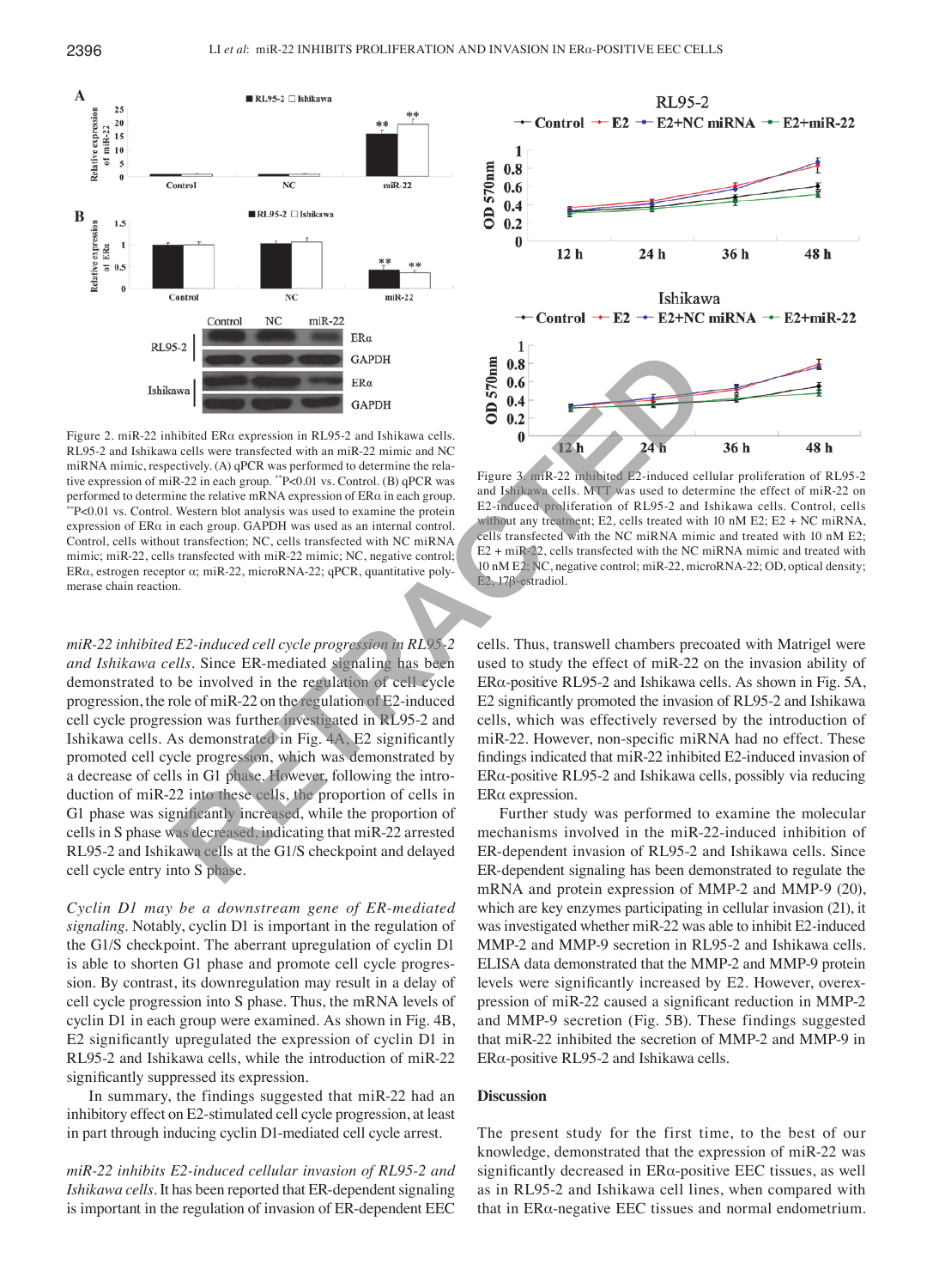

Figure 4. miR-22 inhibited E2-induced cell cycle progression in RL95-2 and Ishikawa cells. (A) Cell cycle assay was performed to investigate the effect of miR-22 on E2-induced cell cycle progression in RL95-2 and Ishikawa cells. "P<0.05 vs. Control. ""P<0.01 vs. Control. (B) Quantitative polymerase chain reaction was performed to determine the relative expression of Cyclin D1 in each group. \*\*P<0.01 vs. Control. Control, cells without any treatment; E2, cells treated with 10 nM E2; E2 + NC miRNA, cells transfected with the NC miRNA mimic and treated with 10 nM E2; E2 + miR-22, cells transfected with the NC miRNA mimic and treated with 10 nM E2; NC, negative control; miR-22, microRNA-22; E2, 17β-estradiol.

Furthermore, the present study also demonstrated that miR-22 was able to effectively reverse E2-induced proliferation, cell cycle progression and invasion in ERα-positive RL95-2 and Ishikawa cells, at least partially through inhibiting the expression of ERα.

Estrogens, including steroid hormone E2, are important in the regulation of various physiological and pathological processes, including development, growth, differentiation and tumorigenesis (22). Furthermore, the coexistence of obesity, diabetes and hypertension is known as the triad of ECs (23). Excessive amounts of fat may increase estrogen storage and promote plasma androstenedione into estrone, which are underlying carcinogenic factors for ECs (24). In fact, these biological effects of estrogens are regulated by ER and the majority of EEC tissues are  $ER\alpha$ -positive (7). Knapp *et al* (25) reported that EEC demonstrated a higher expression of ER compared with healthy mucosa, suggesting that ER may be involved in the development and progression of EEC.

Recently, accumulating studies have reported that the expression levels of numerous miRNAs are deregulated in various types of cancer. These increases or decreases in miRNA expression suggest their crucial roles in cancer. In fact, the altered expression of certain miRNAs has been demonstrated to be involved in tumorigenesis and progression (11,15). Since miR-22 has been revealed to target  $ER\alpha$  (19), it was hypothesized that miR-22 may participate in the regulation of estrogen-dependent EEC. The present study preliminarily tested this hypothesis by demonstrating that in ERα-positive EEC tissues and cells, the miR-22 expression was significantly reduced.

Furthermore, the underlying regulatory mechanisms were also investigated. Cyclin D1 is an important protein participating in the regulation of the G1/S phase checkpoint (26). Furthermore, cyclin D1 is a downstream gene of ER-mediated signaling (27,28). Previously, Chen *et al* (29) demonstrated that miR-206, which also negatively regulates  $ER\alpha$ , was able to suppress the expression of cyclin D1 in EEC cells, and induced cell cycle arrest, indicating that similar molecular mechanisms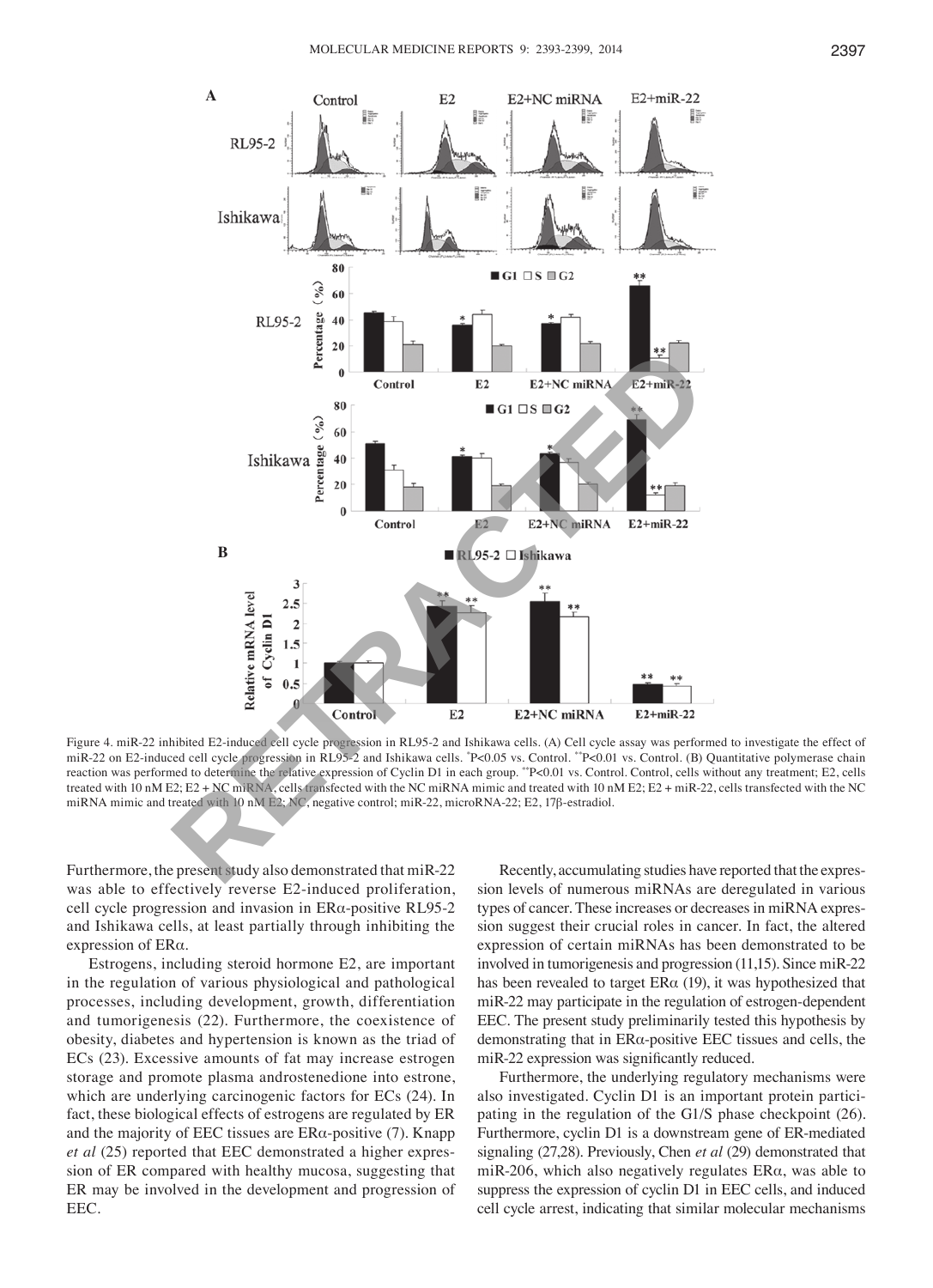

Figure 5. miR-22 inhibited E2-induced cell invasion in RL95-2 and Ishikawa cells. (A) Transwell assay was performed to determine the effect of miR-22 on E2-induced cell invasion in RL95-2 and Ishikawa cells. \*\*P<0.01 vs. Control. Magnification, x200 (B) ELISA assay was performed to determine the secretion of MMP-2 and MMP-9 in each group. \*P<0.05 vs. Control. \*\*P<0.01 vs. Control. Control, cells without any treatment; E2, cells were treated with 10 nM E2; E2 + NC miRNA, cells transfected with the NC miRNA mimic and treated with 10 nM of E2; E2 + miR-22, cells transfected with the NC miRNA mimic and treated with 10 nM E2; NC, negative control; miR-22, microRNA-22; ELISA, enzyme-linked immunosorbent assay; Ε2, 17β-estradiol; MMP, matrix metalloproteinase.

may exist in  $ER\alpha$ -positive EEC cells. Thus, the present study suggested that miR-22 inhibited E2-induced cell proliferation, partially by arresting cell cycle progression, via suppressing the expression of cyclin D1.

The present study revealed that miR-22 also downregulated the secretion of MMP-2 and MMP-9 induced by E2 in ERα-positive EEC cells. As is well established, MMP-2 and MMP-9 are two proteases secreted by cancer cells as well as microenvironmental cells, which are crucial in the promotion of invasion and metastasis through complete extracellular matrix breakdown (21). Merlo *et al* (20) demonstrated that E2 was able to induce the mRNA and protein expression of MMP-2 and MMP-9, as well as the levels of the active forms of the two enzymes released in the medium. Furthermore, several studies have also reported that MMP-2 and MMP-9 are involved in the cell invasion of  $ER\alpha$ -positive EEC cells (30,31). Thus, miR-22 was suggested to suppress E2-stimulated cell invasion by inhibiting the secretion of MMP-2 and MMP-9, the expression of which are regulated by estrogen-mediated mechanisms.

In conclusion, the present study demonstrated a tumor suppressive effect of miR-22 in the most common ERα-positive EEC. Notably, as endocrine therapy demonstrates promise for the treatment of EEC, the present study suggested that miR-22 may be a novel candidate for the endocrine therapy of  $ER\alpha$ -positive EEC.

#### **References**

- 1. Bartosch C, Manuel Lopes J and Oliva E: Endometrial carcinomas: a review emphasizing overlapping and distinctive morphological and immunohistochemical features. Adv Anat Pathol 18: 415-437, 2011.
- 2. Bokhman JV: Two pathogenetic types of endometrial carcinoma. Gynecol Oncol 15: 10-17, 1983.

 **A**